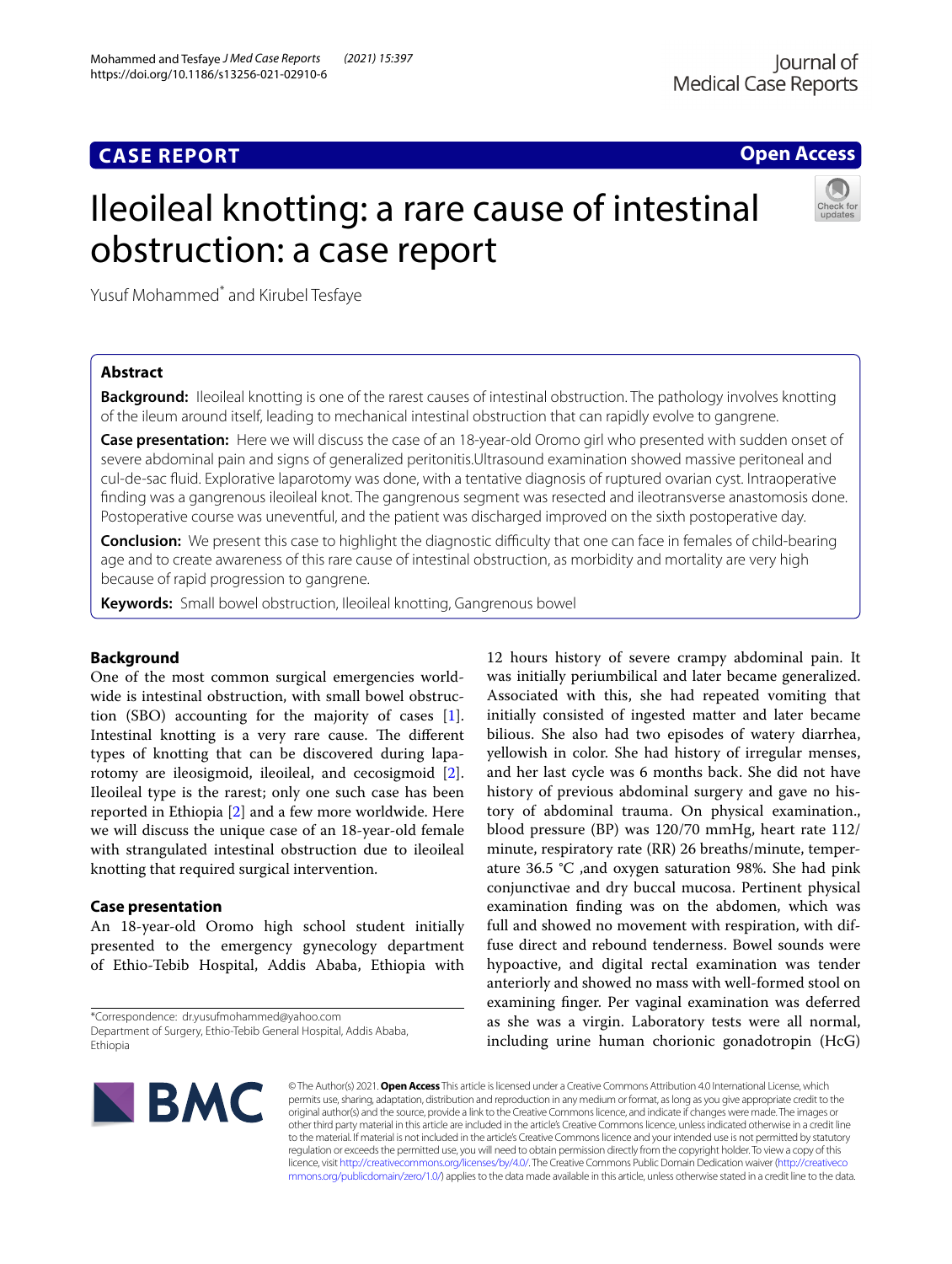which was negative; however, abdominopelvic ultrasound showed massive free peritoneal and cul-de-sac fuid. Diagnostic paracentesis showed hemorrhagic fuid. With a diagnosis of acute abdomen with generalized peritonitis and hemoperitoneum secondary to ruptured ovarian cyst, she was resuscitated with intravenous normal saline and taken to the operating theater. Upon exploration, there was 500 ml of hemorrhagic fuid and gangrenous distal ileum seen caught in a knot formed by the proximal ileum (Fig. [1](#page-1-0)).

Intraoperative consultation of surgical department was done. The entangled segment was released and around 100 cm of gangrenous bowel resected (Fig.  $2$ ). There was around 3 cm of viable distal ileum, and thus, right hemicolectomy and ileotransverse anastomosis were done in two layers. Postoperatively, she was started on fuid diet on the third day and solid food on the sixth and discharged home after full recovery. Follow-up appointments at third and sixth month were uneventful.

## **Discussion**

Intestinal obstruction remains one of the leading surgical emergencies worldwide, and the subset small bowel obstruction is the most commonly encountered surgical disorder of the small intestine [[3\]](#page-2-2). Studies have shown that up to 80% of intestinal obstructions are due to SBO [[1\]](#page-2-0). In Ethiopia, SBO remains the most common type, and the leading causes are adhesions, small bowel volvulus, and hernia [\[4](#page-2-3)]. To our knowledge, there is only one



<span id="page-1-1"></span>**Fig. 2** After the ileoileal knot was released

reported case of ileoileal knotting in Ethiopia [[2\]](#page-2-1), and only a few cases have been reported worldwide. One study published in 2017 reported of only seven cases worldwide  $[5]$ . The citing of ileoileal knotting was first reported in the sixteenth century by Riverius, and by Rokintasky in 1836 [[6](#page-2-5)]. Diferent types of knotting are described: ileoileal, ileosigmoid, cecosigmoid, and a loop formed between bowel and Meckel's diverticulum or appendix [[2\]](#page-2-1). Ileoileal knotting is the rarest of the intestinal knotting [[3\]](#page-2-2).

Diagnosis of ileoileal knotting is done intraoperatively. The exact cause remains unknown, but there are few stated hypotheses. Among them is the type of diet the patient consumes, that is, high fber, which could also be the case in our setup  $[7]$  $[7]$ . The morbidity and mortality of ileoileal knotting and intestinal obstruction as a whole are quite high especially, when they go undiagnosed or diagnosis is delayed because of low index of suspicion. Blood supply being cut off to the obstructed segment subsequently leads to gangrene and generalized peritonitis. Delay in diagnosis will increase the morbidity and mortality. A local study that evaluated the management of small bowel obstruction reported mortality of up to 9.5%, and 34.9% of patients had complications at presentation [\[4](#page-2-3)]. Also noted was that around 50% of the study population presented after 24 hours of their illness [\[4](#page-2-3)]. Other studies show mortality ranging from 8% to 25% [\[3](#page-2-2)].

<span id="page-1-0"></span>After intraoperative diagnosis, management is based on the viability of the bowel. When the bowel loops are viable, careful untying of the loops is performed as there is very low risk of recurrence. In the case of gangrenous changes, standard of treatment is controlled enterotomy decompression followed by resection and primary anastomosis guided by the length of ileum left after resection